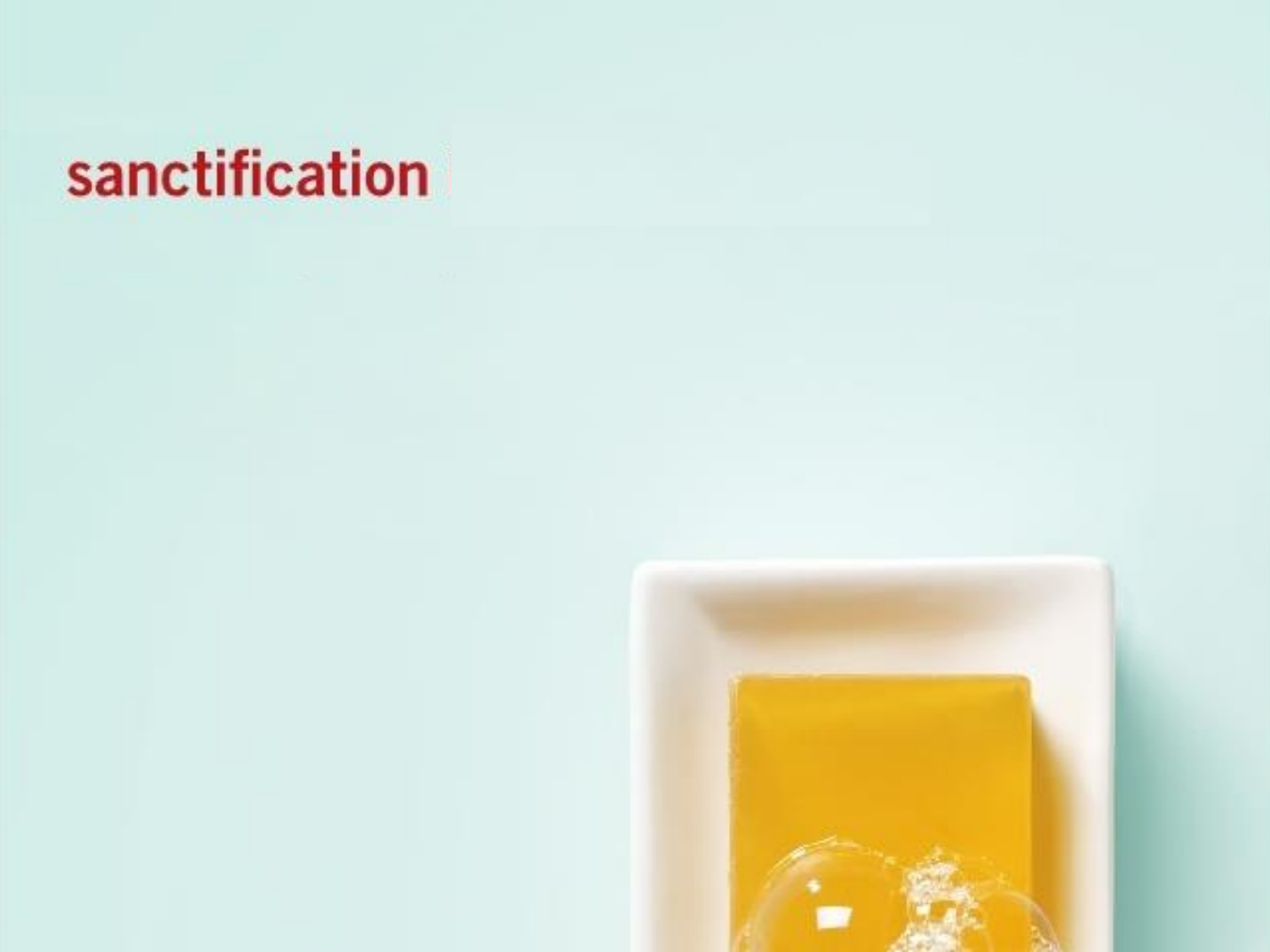#### What we want to answer

- Do we really need to be holy or is it an optional extra?
- How does sanctification work?
- Why should we be holy? What are the right motivations?
- How does the gospel connect with sanctification?

**Example 1** 

 $\triangleright$  For helping others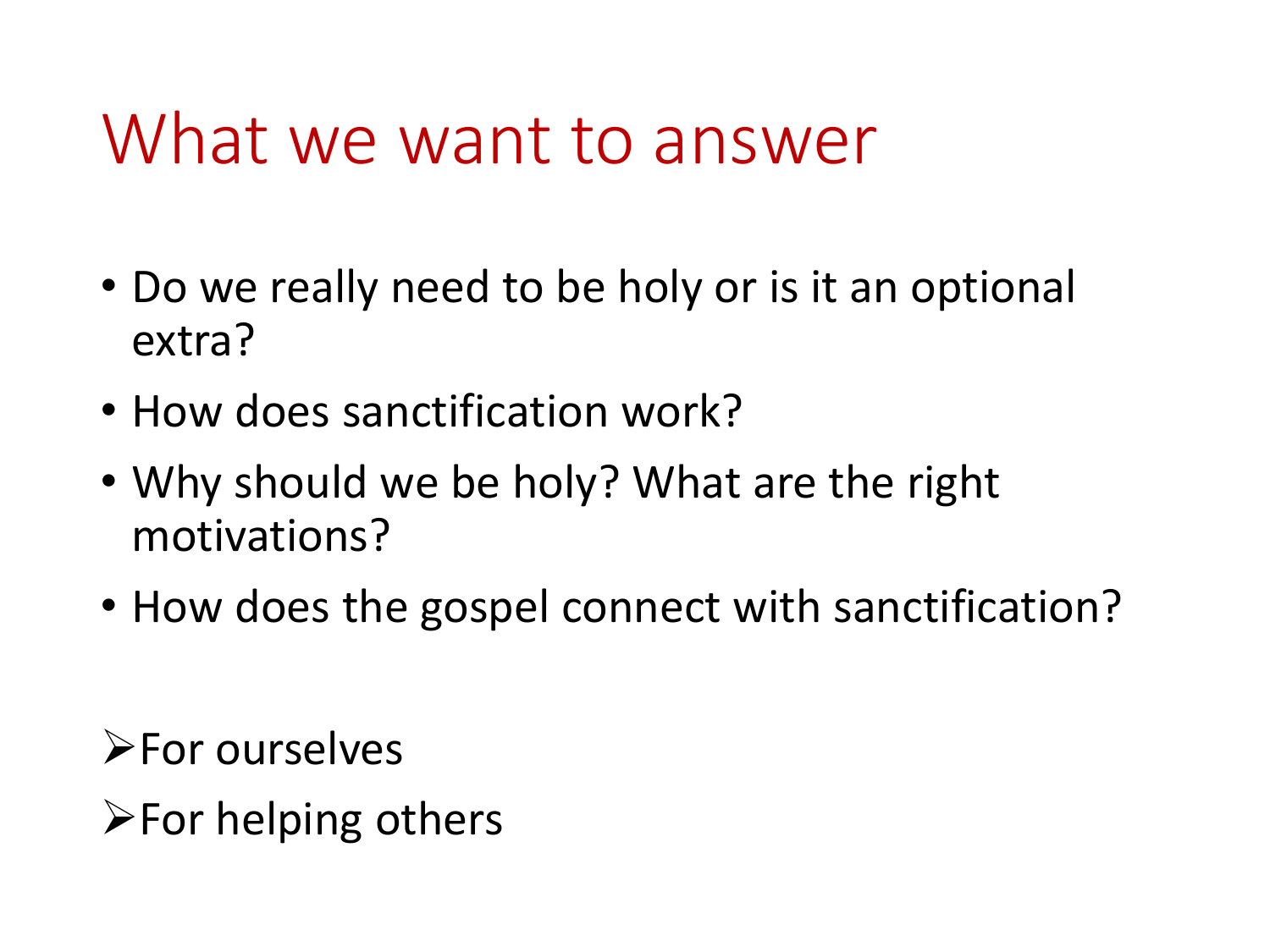### What we've talked about before

- Forgiveness  $\rightarrow$  love Matt. 18; Luke 7
- Walking in a manner appropriate to our new status, calling and destination  $-$  Eph. 4:1, 22-32
- Titus 2:11-14 the grace of God teaches us to say No to ungodliness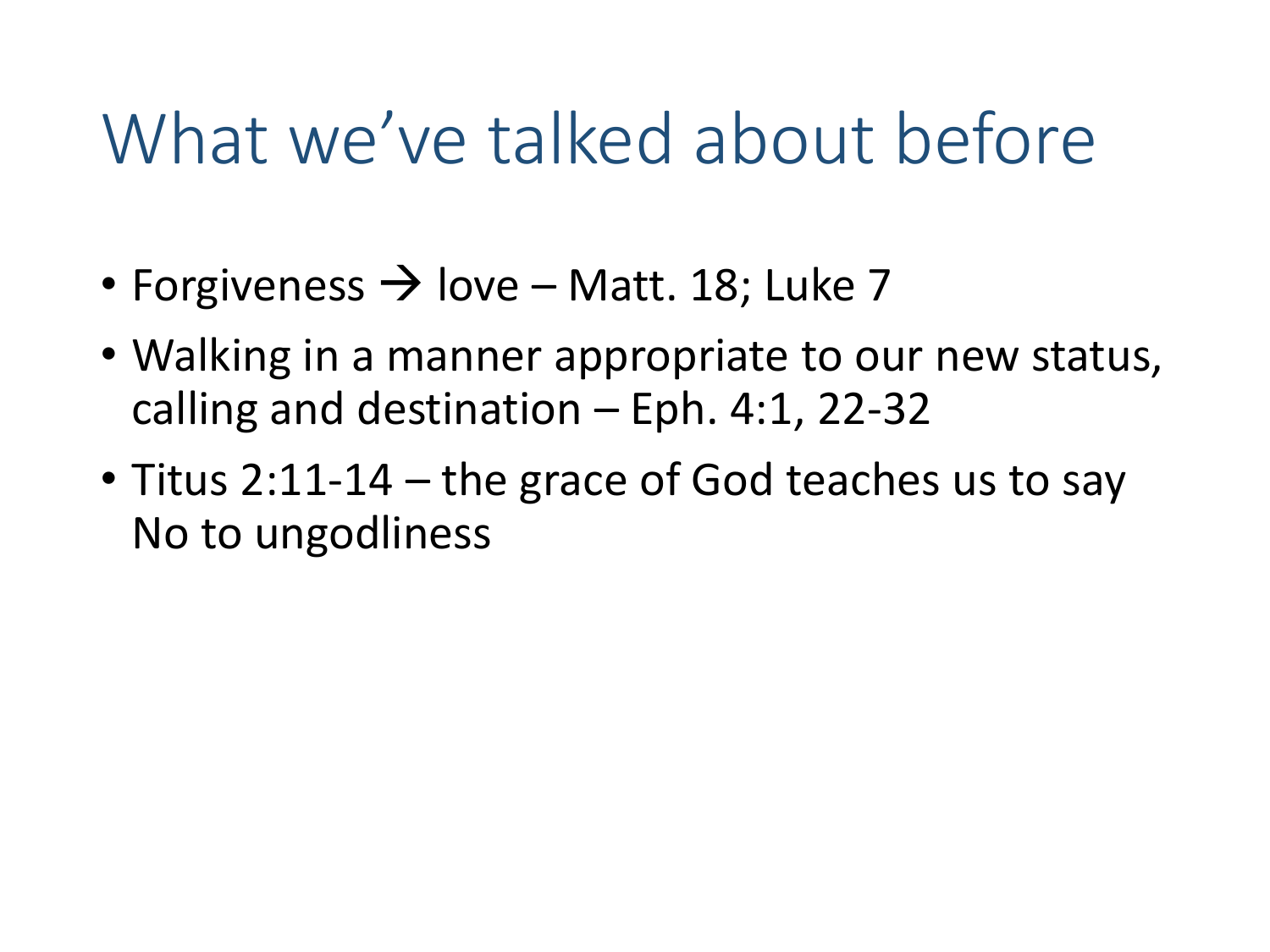| 4 May  | Sanctification: Union with      |
|--------|---------------------------------|
|        | Christ                          |
| 11 May | Sanctification: Lordship, Law   |
|        | & Obedience                     |
|        | (Kip' Chelashaw)                |
| 18 May | <b>Sanctification: Adoption</b> |
| 25 May | <b>Sanctification: Spirit</b>   |
| 1 June | Break - Madaraka Day            |
| 8 June | <b>Sanctification: Faith</b>    |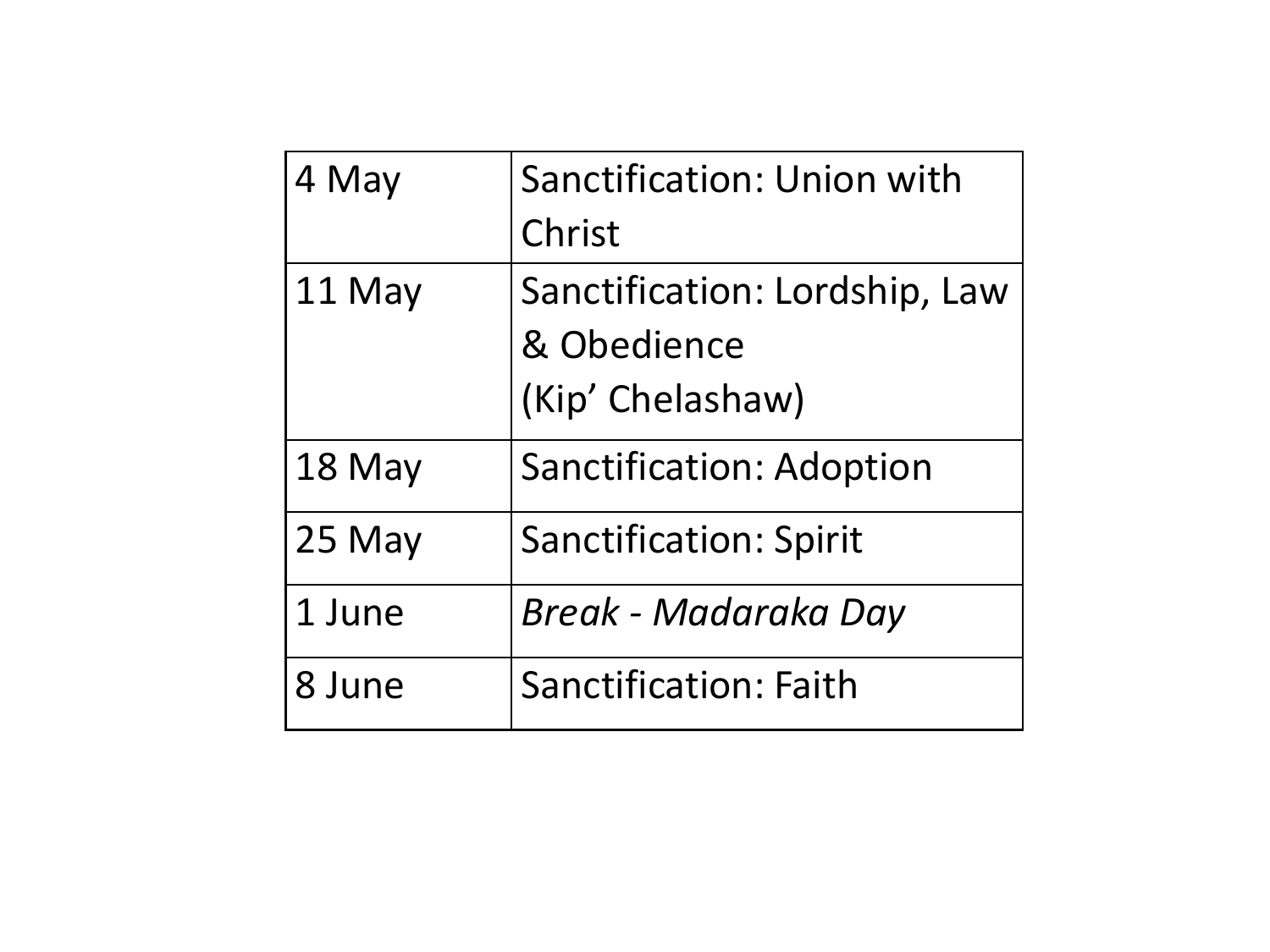# Sanctification: Union with Christ

• Where would you find the doctrine of union with Christ in the Bible?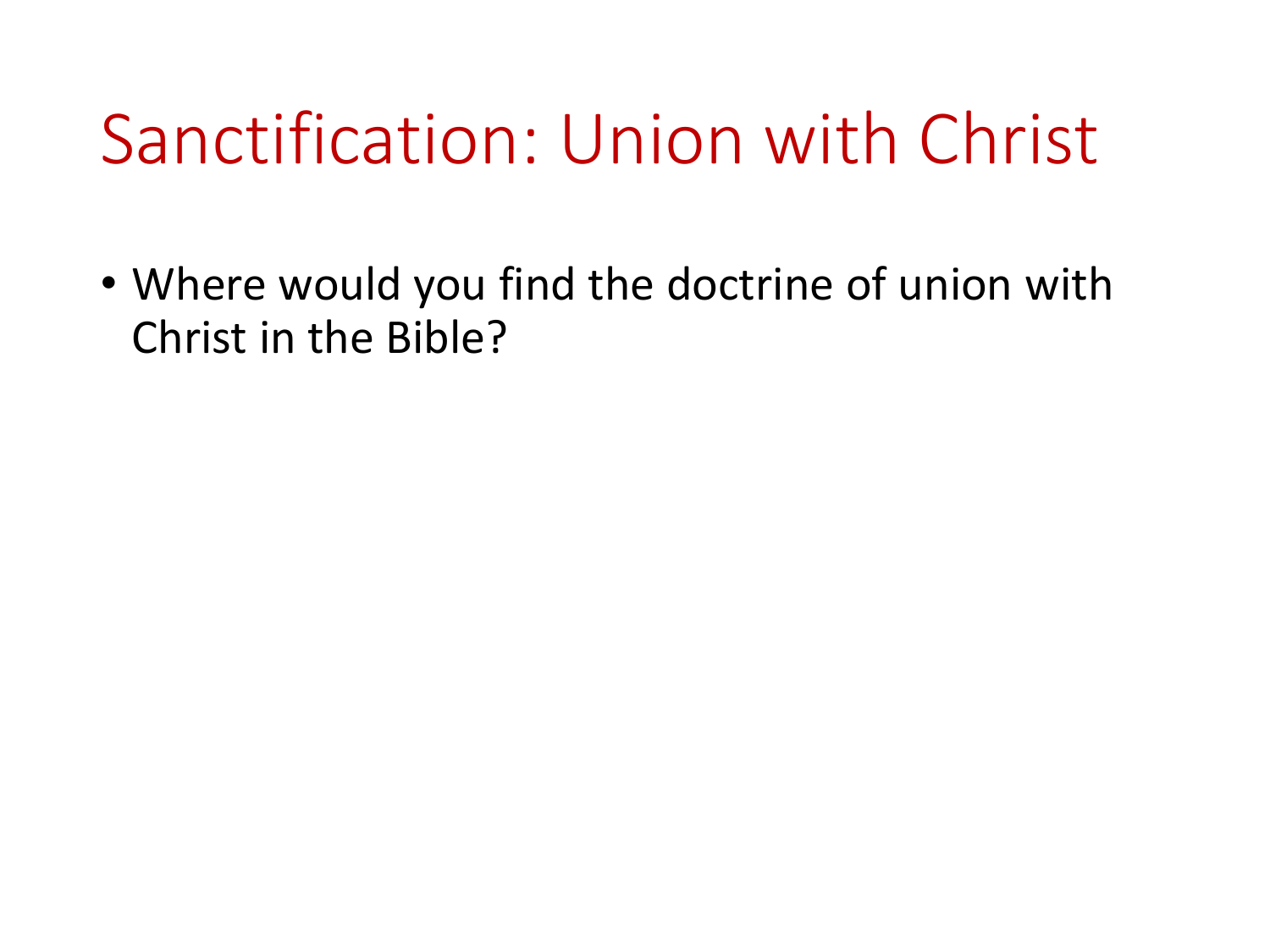

• Marriage

Gen. 2:24; Song of Songs 2:16

- Growing through looking, listening & praising
- Wanting to please Eph. 5:10
- Being purified Eph. 5:25-27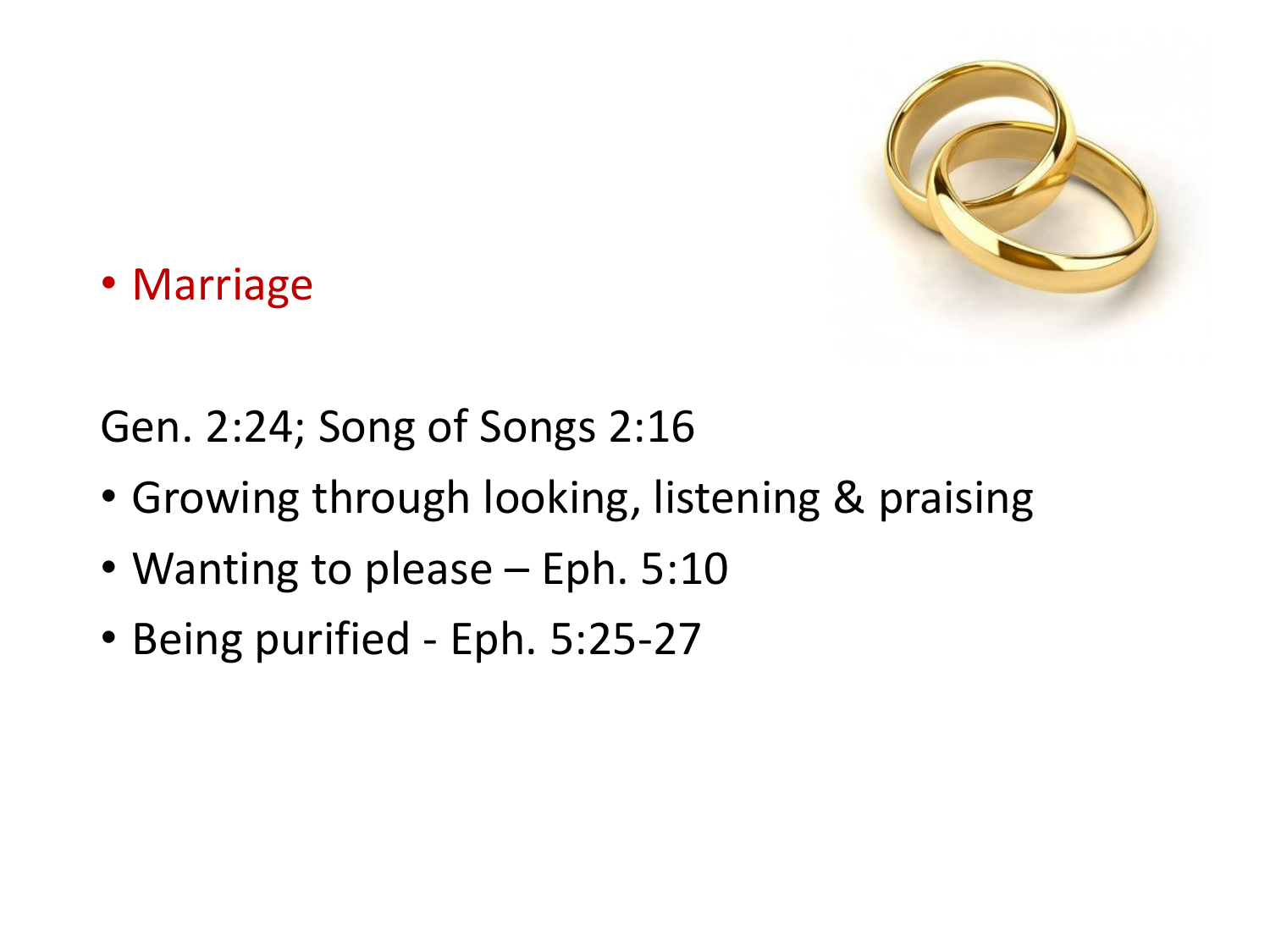- In Christ
- Baptism into Christ's death and resurrection

Romans 6:1-14; Gal. 2:20; Eph. 2:6-10; Col. 1:27; 2:6, 13, 20; 3:1-5

- Ethnicity Psalm 87
- Taking offence easily?

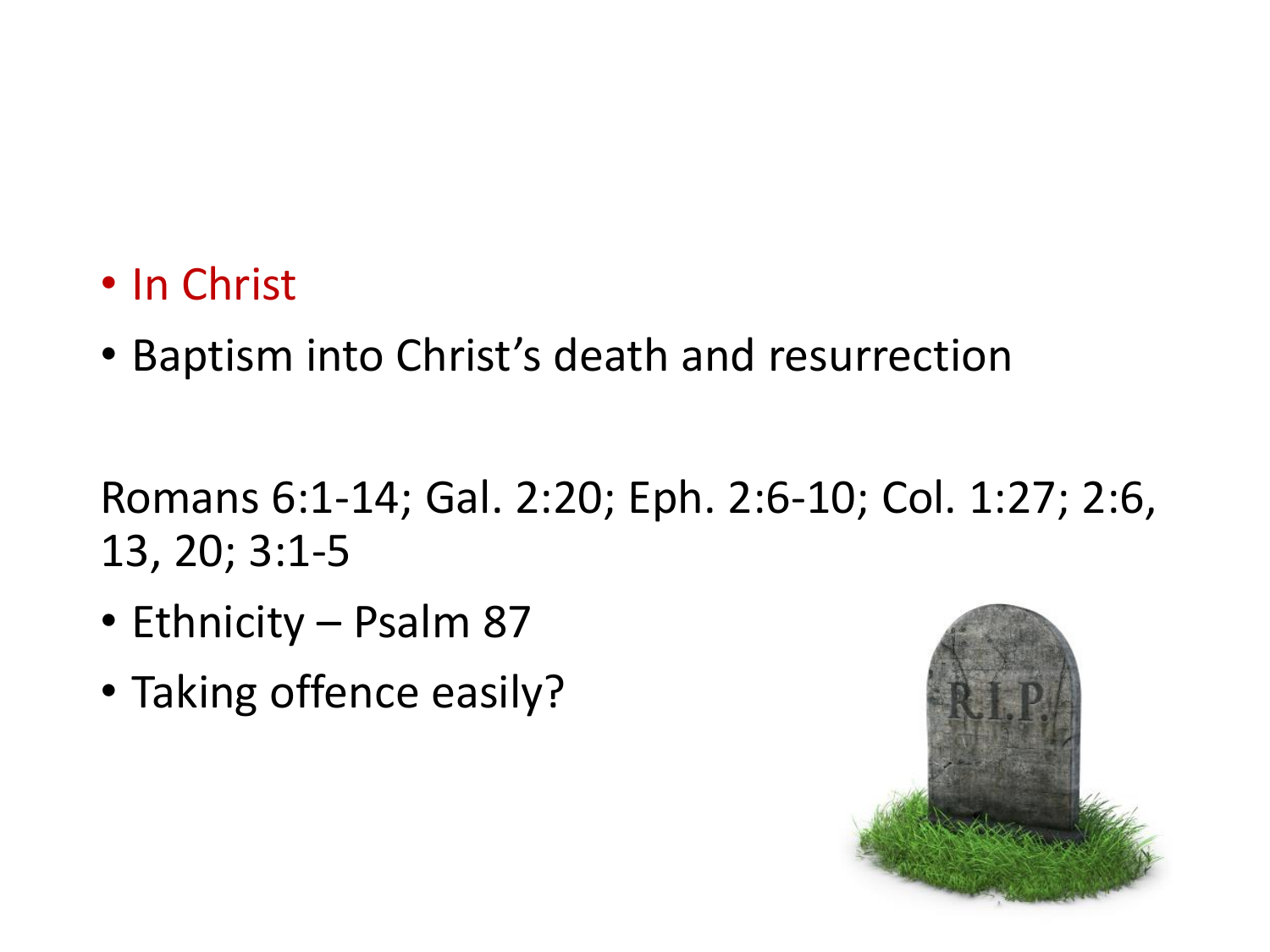

• Engrafted

Gen. 1:9-13, 28 Matt. 3:7-10; 12:33 John 15:1-17 Rom. 11:17-24

• Fruit as proof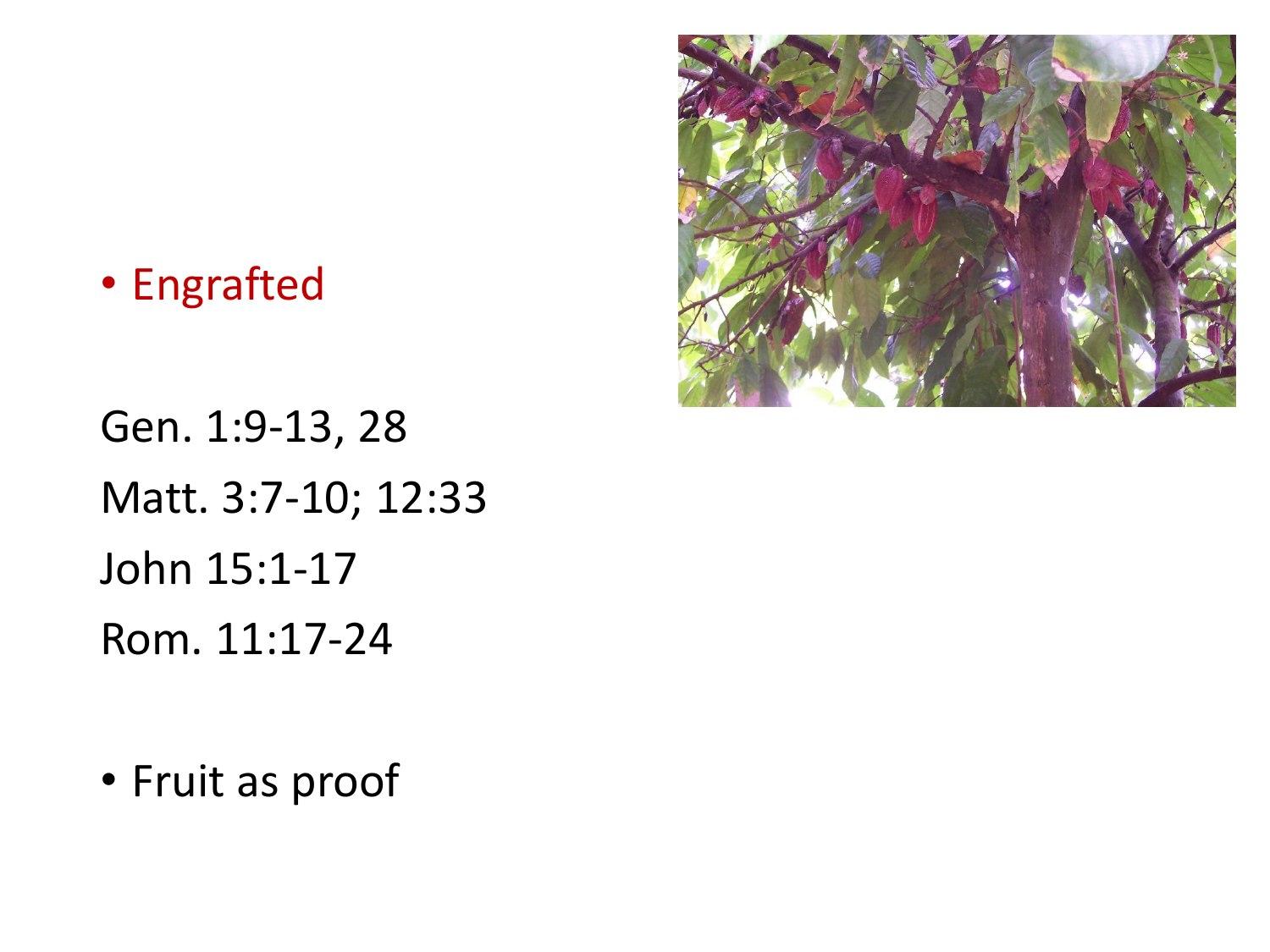• Member of Christ's body

Eph. 1:22-23; 4:15-16; Col. 2:19

- 1 Cor. 6:15
- You are stuck to / organically connected to him